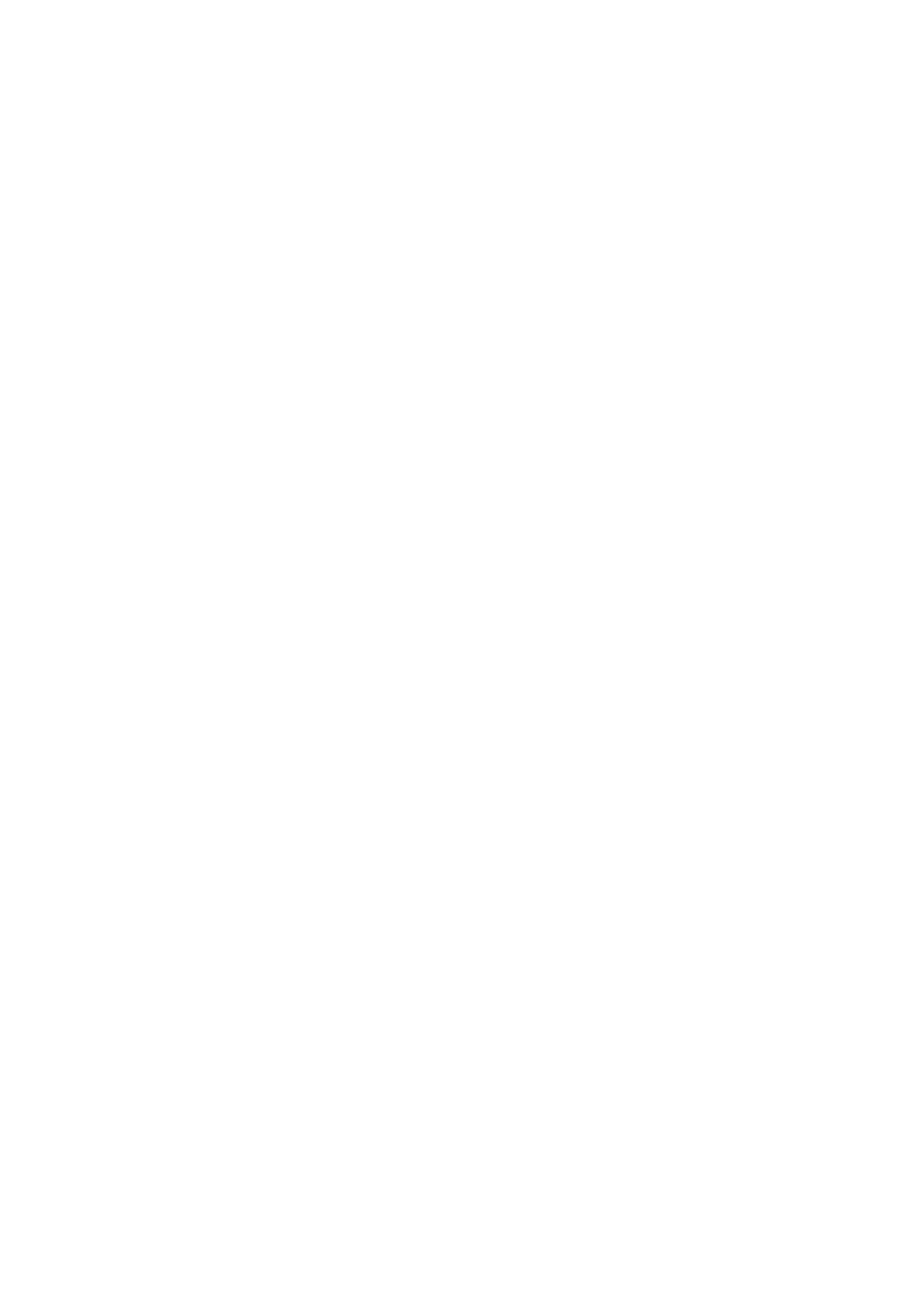

# **POLICY: DATA PROTECTION (GDPR)**

All reference to 'we', 'our' or 'us' in this Policy should be read as meaning Sandbourne Housing Association.

#### **1. Purpose and aim of the Policy**

- 1.1 Before, during, and after employment, we will handle certain personal information in relation to candidates and employees. During the course of our activities, we will collect, store, use and process personal information about our staff in accordance with the Data Protection Act 2018 and General Data Protection Regulations (GDPR).
- 1.2 This Policy does not form part of any employee's contract of employment and may be amended at any time. Any breach of this Policy may result in disciplinary action.
- 1.3 Any questions or concerns about the operation of this Policy should be referred in the first instance to the Data Controller, who is the Chief Executive, or to the employee's line manager.

### **2. Important definitions**

- 2.1 **Data** is information which is stored electronically, on a computer, or in paperbased filing systems.
- 2.2 **Data subjects** include all natural individuals about whom we hold personal data.
- 2.3 **Personal data** means data relating to a natural individual who can be identified from that data, or from that data and other information in our possession. It can be factual or it can be an opinion.
- 2.4 **Data controllers (Sandbourne)** are those who determine the reasons for, and the way in which, any personal data is processed. Sandbourne is the data controller of all personal data used in our business.
- 2.5 **Data users** include employees whose work involves using personal data.
- 2.6 **Data processors** include any person who processes personal data on behalf of a data controller.
- 2.7 **Processing** is any activity that involves use of the data. It includes obtaining, recording or holding the data, organising, amending, retrieving, using,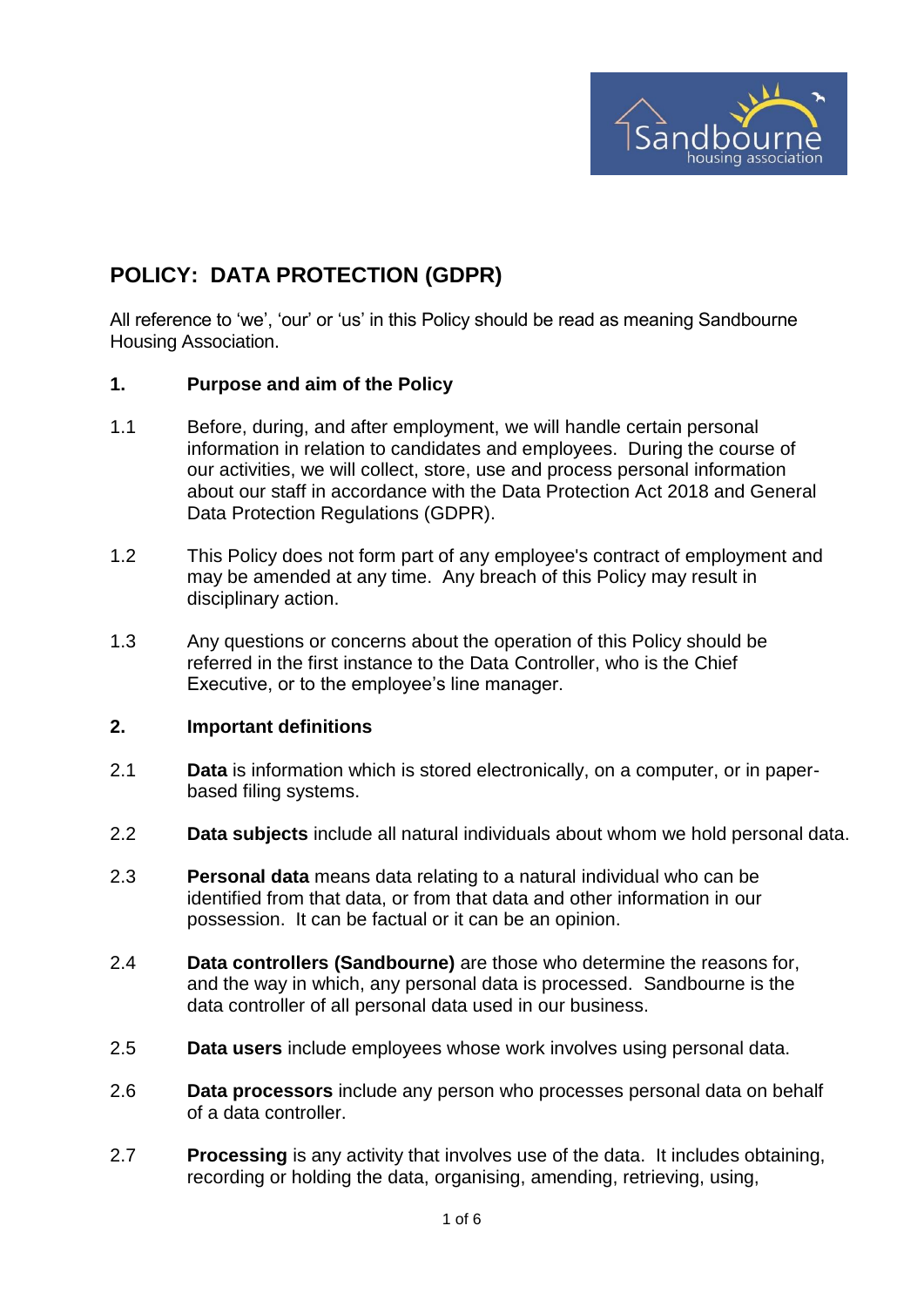disclosing, erasing or destroying it. Processing also includes transferring personal data to third parties.

2.8 **Sensitive personal data** includes information about a person's racial or ethnic origin, political opinions, religious or similar beliefs, trade union membership, physical or mental health or condition or sexual life, or about the commission of, or proceedings for, any offence committed or alleged to have been committed by that person, the disposal of such proceedings or the sentence of any court in such proceedings. Sensitive personal data can only be processed under strict conditions, and will usually require the express consent of the person concerned

## **3. Data protection principles**

- 3.1 Anyone processing personal data must do so in compliance with the eight enforceable principles of good practice. These provide that personal data must be:
- 3.1.1 processed fairly and lawfully
- 3.1.2 processed for limited purposes and in an appropriate way
- 3.1.3 adequate, relevant and not excessive for the purpose
- 3.1.4 accurate
- 3.1.5 not kept longer than necessary for the purpose
- 3.1.6 processed in line with data subjects' rights
- 3.1.7 secure
- 3.1.8 not transferred to people or organisations situated in countries without adequate protection.

#### **4. Processing data**

- 4.1 This will be done fairly and without negatively affecting the rights of the data subject. The data subject must be told who the data controller is, the purpose for which the data is to be processed by us, and the identities of anyone to whom the data may be disclosed or transferred.
- 4.2 For personal data to be processed lawfully, the data subject must have consented to the processing, or the processing must be necessary for the legitimate interest of the data controller or the party to whom the data is disclosed. In most cases the data subject's explicit consent to the processing of such data will be required, particularly with regards to the processing of sensitive personal data.
- 4.3 Data must be processed in line with data subjects' rights. Data subjects have a right to:
- 4.3.1 request access to any data held about them by a data controller
- 4.3.2 prevent the processing of their data for direct-marketing purposes
- 4.3.3 ask to have inaccurate data amended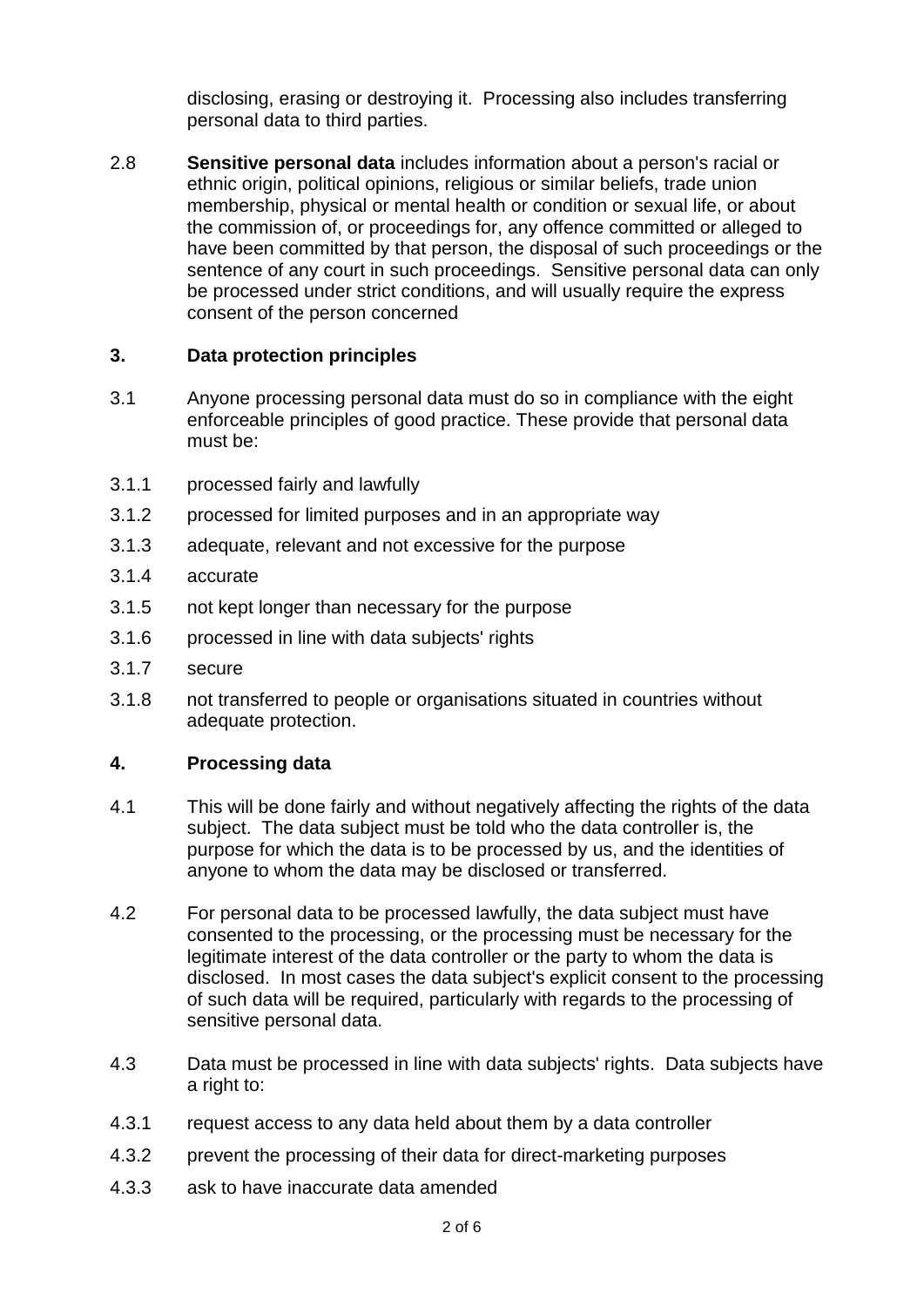4.3.4 prevent processing that is likely to cause damage or distress to themselves or anyone else.

# **5. Notifying data subjects**

- 5.1 If we collect personal data directly from data subjects, we will inform them about:
	- (a) The purpose or purposes for which we intend to process that personal data.
	- (b) The types of third parties, if any, with which we will share or to which we will disclose that personal data.
	- (c) The means, if any, with which data subjects can limit our use and disclosure of their personal data.
- 5.2 If we receive personal data about a data subject from other sources, we will provide the data subject with this information as soon as possible thereafter.
- 5.3 We will also inform data subjects whose personal data we process that we are the data controller with regard to that data.

# **6. Adequate, relevant and non-excessive processing**

6.1 We will only collect personal data to the extent that it is required for the specific purpose notified to the data subject.

# **7. Accurate data**

7.1 We will ensure that personal data we hold is accurate and kept up-to-date. We will take all reasonable steps to destroy or amend inaccurate or out-of-date data.

# **8. Timely processing**

8.1 We will not keep personal data longer than is necessary for the purpose or purposes for which they were collected.

# **9. Processing in line with data subject's rights**

- 9.1 We will process all personal data in line with data subjects' rights, in particular their right to:
	- (a) Request access to any data held about them by a data controller.
	- (b) Prevent the processing of their data for direct-marketing purposes.
	- (c) Ask to have inaccurate data amended.
	- (d) Prevent processing that is likely to cause damage or distress to themselves or anyone else.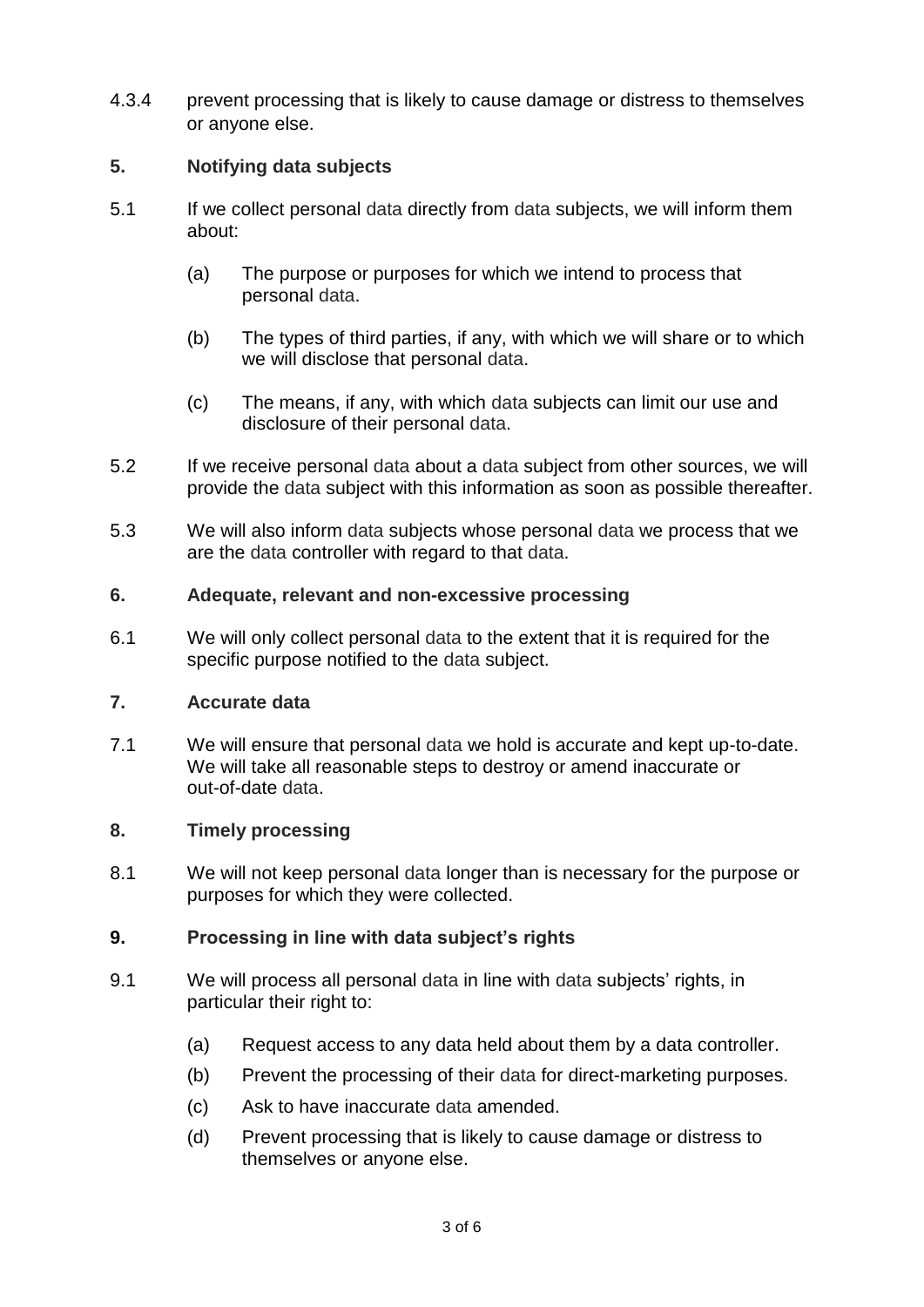## **10. Data security**

- 10.1 We will take appropriate security measures against unlawful or unauthorised processing of personal data, and against the accidental loss of, or damage to, personal data.
- 10.2 We will put in place procedures and technologies to maintain the security of all personal data from the point of collection to the point of destruction.
- 10.3 We will maintain data security by protecting the confidentiality, integrity and availability of the personal data, defined as follows:
	- (a) **Confidentiality** means that only people who are authorised to use the data can access it.
	- (b) **Integrity** means that personal data should be accurate and suitable for the purpose for which it is processed.
	- (c) **Availability** means that authorised users should be able to access the data if they need it for authorised purposes.
- 10.4 Security procedures include:
	- (a) **Entry controls.** Any stranger seen in entry-controlled areas should be reported.
	- (b) **Secure lockable desks and cupboards.** Desks and cupboards should be kept locked if they hold confidential information of any kind.
	- (c) **Methods of disposal.** Paper documents should be shredded. Digital storage devices should be physically destroyed when they are no longer required.
	- (d) **Equipment.** Data users must ensure that individual monitors do not show confidential information to passers-by and that they log off from their PC when it is left unattended.

#### **11. Transferring personal data to a country outside the EEA**

11.1 We will not transfer any personal data we hold to a country outside the European Economic Area ("EEA"), other than as permitted by the Act.

#### **12. Disclosure and sharing of personal information**

- 12.1 We may share personal data we hold with any member of our group, which means our subsidiaries, our ultimate holding company and its subsidiaries, as defined in section 1159 of the UK Companies Act 2006.
- 12.2 We may also disclose personal data we hold to third parties: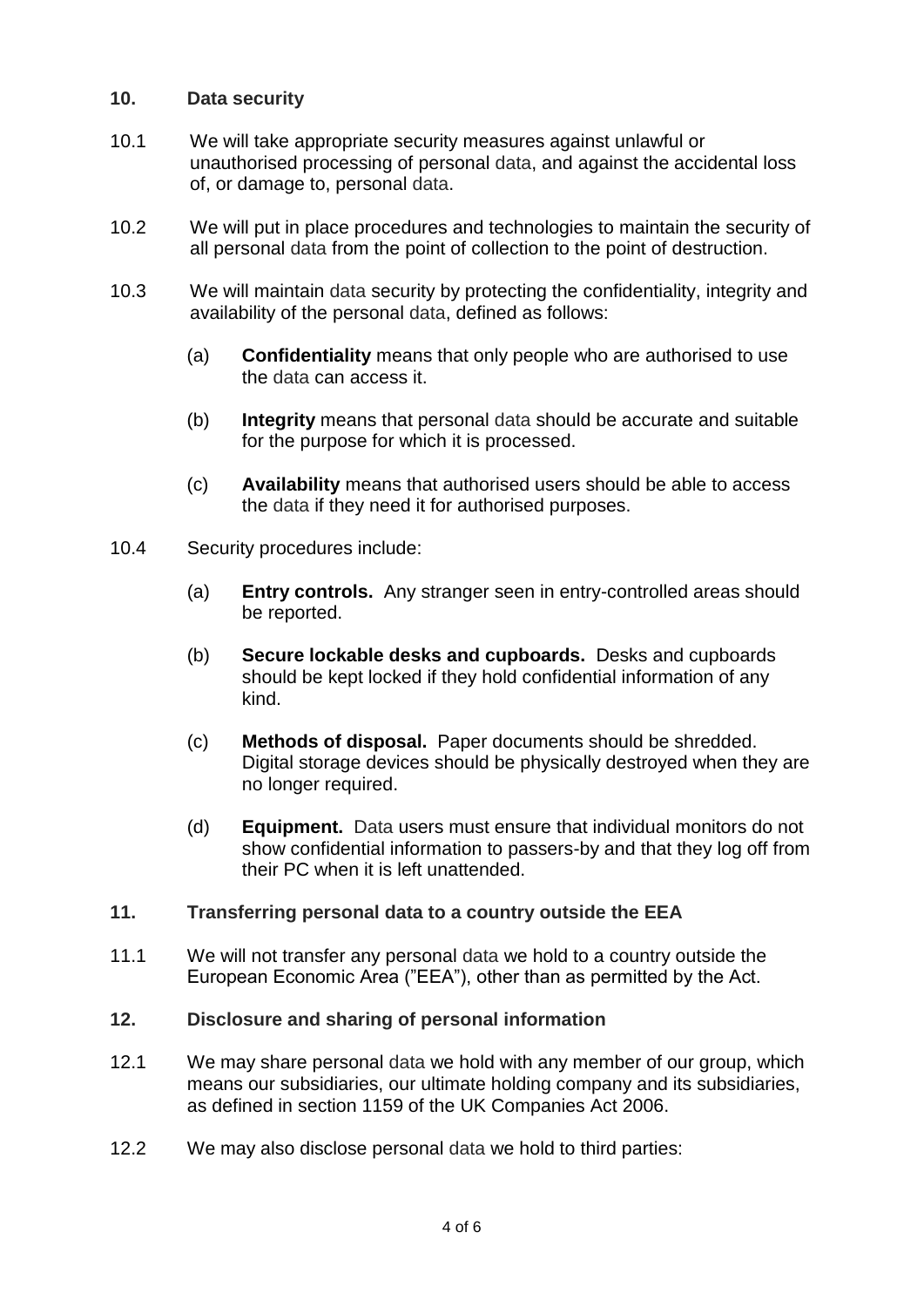- (a) In the event that we sell or buy any business or assets, in which case we may disclose personal data we hold to the prospective seller or buyer of such business or assets.
- (b) If we or substantially all of our assets are acquired by a third party, in which case personal data we hold will be one of the transferred assets.
- 12.3 If we are under a duty to disclose or share a data subject's personal data in order to comply with any legal obligation, or in order to enforce or apply any contract with the data subject or other agreements; or to protect our rights, property, or safety of our employees, customers, or others. This includes exchanging information with other companies and organisations for the purposes of fraud protection and credit risk reduction.
- 12.4 We may also share personal data we hold with selected third parties for the purposes set out in this policy.

## **13. Dealing with Subject Access Requests**

- 13.1 Data subjects must make a formal request for information we hold about them. This must be made in writing. Employees who receive a written request should forward it to their line manager immediately.
- 13.2 When receiving telephone enquiries, we will only disclose personal data we hold on our systems if the following conditions are met:
	- (a) We will check the caller's identity to make sure that information is only given to a person who is entitled to it.
	- (b) We will suggest that the caller put their request in writing if we are not sure about the caller's identity and where their identity cannot be checked.
- 13.3 Our employees will refer a request to their line manager for assistance in difficult situations. Employees should not be bullied into disclosing personal information.

### **14. Telephone enquiries**

- 14.1 Staff dealing with telephone enquiries should be cautious about disclosing any personal information held by us. They should:
- 14.1.1 check the caller's identity to make sure that information is only given to a person who is entitled to it
- 14.1.2 ask that the caller put their request in writing if they do not have proof of the caller's identity
- 14.1.3 refer the caller to the Chief Executive or their line manager for assistance if they are in any doubt about whether they should disclose information.